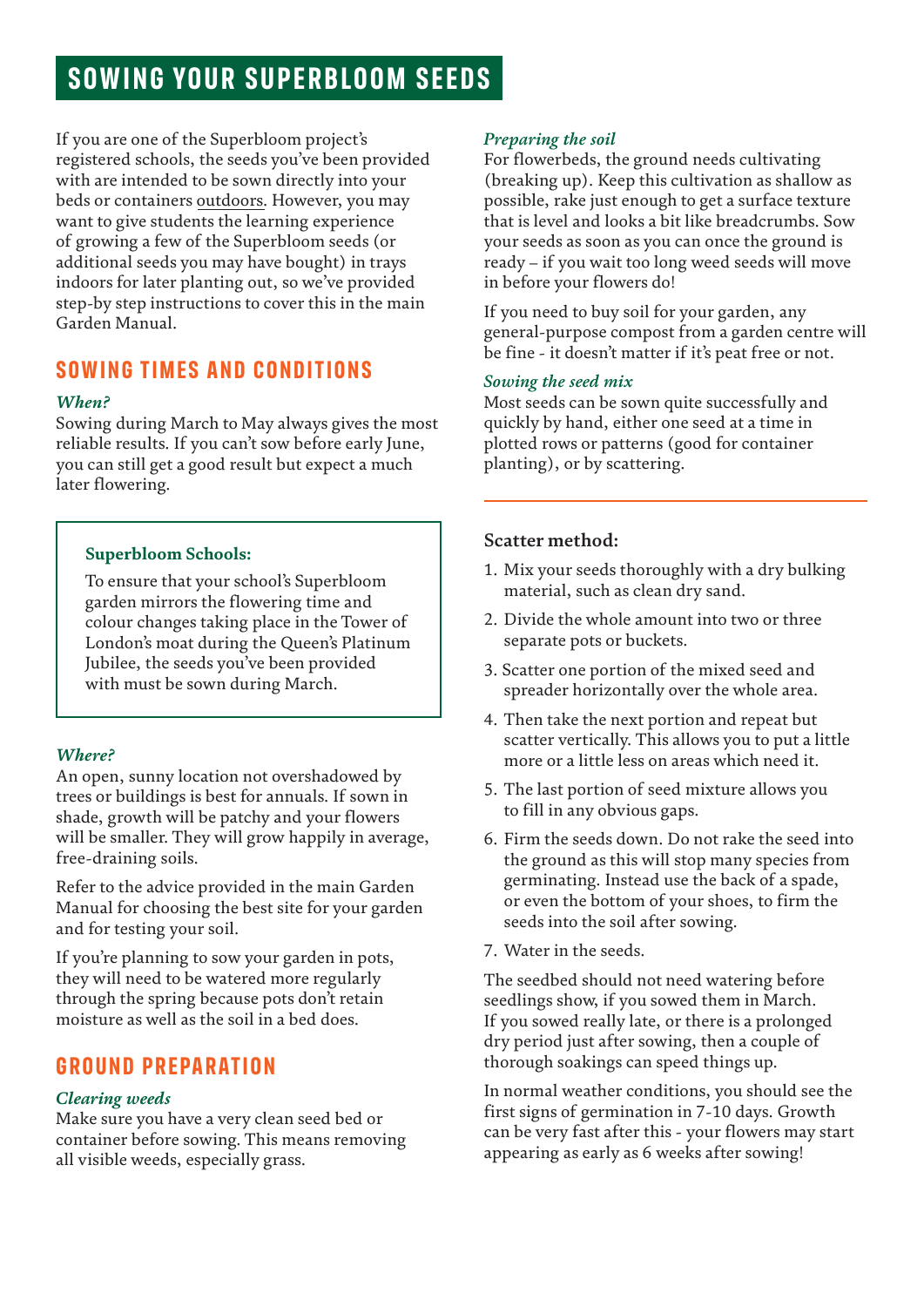# **SOWING SEEDS DIRECT – SCATTER METHOD**



## **YOU WILL NEED:**

## **INSTRUCTIONS:**





**1. Weed and level the soil ready for sowing.**



**3. Sow the seeds liberally or according to the** 

 **instructions on the packet.**



**Suitable seeds**







**Hoe Watering can**



**4. Rake over the area to lightly cover the seeds.**



**5. Water in the seeds.**



**6. Label the area in which seeds sown.**





**8. Put the tools away.**



**Gardening line**

These instructions are also available to download in Large Print format from the project's learning resources webpage. Print them off and laminate them to share with your students as they create their garden.